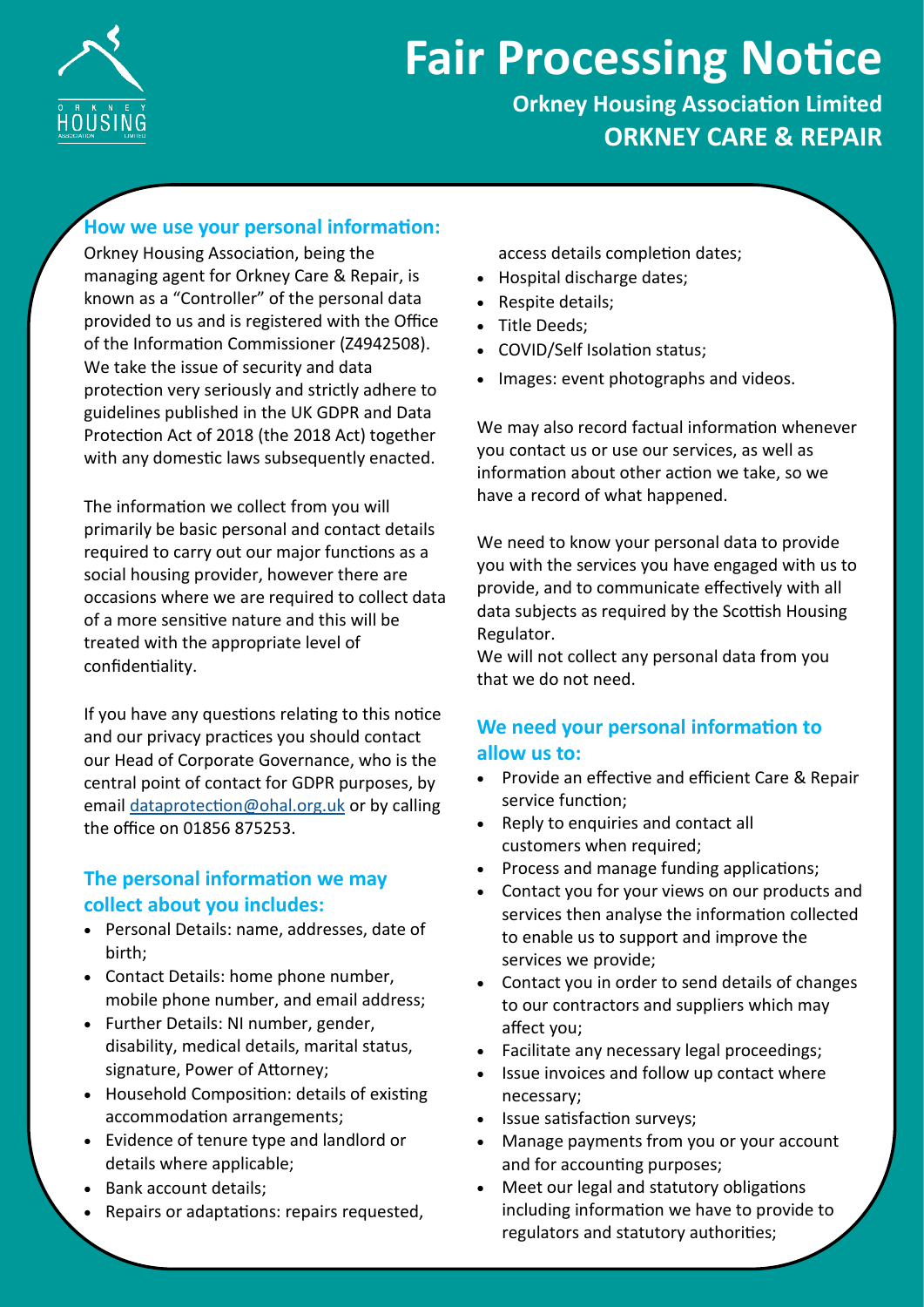We may receive the following information from third parties:

- Benefits information;
- Feedback from contractors;
- Letters or information from Doctors or other health professionals;

#### **Sharing of Your Information:**

All personal data we process is processed by our staff in the UK. We sometimes need to share personal information with other organisations, however, where this is necessary we are required to comply with all aspects of the UK GDPR. Even when this is required, we only share data within the UK. We do not give anyone else access to your information in return for payment, for their marketing or commercial purposes.

The Association may enter into partnerships with other organisations such as the local authority, Police Scotland or Scottish Fire & Rescue Service. We will enter into a formal data sharing agreement to govern the process and ensure it is lawful. That agreement will be approved by our Head of Corporate Governance before it is implemented. The types of organisations we may share with in these instances are the following:

- Scottish Government and its agencies;
- Orkney Islands Council/OHAC/NHS Orkney;
- Other landlords;
- Solicitors;
- Sheriff Officers.

We are also required to share information with statutory bodies governing finance and housing sectors or for auditing and inspection purposes. However, this will be restricted to the actual information required and will mainly be viewed within the Association's office, with strict permission set on our electronic file system to ensure use is controlled. We will also encrypt and limit the content of any files that do have to be sent either electronically or otherwise.

We will share specific and relevant information with law enforcement, government or public bodies and statutory agencies where we are legally required or requested to do so in order to aid:

- The prevention or detection of crime and fraud;
- The apprehension or prosecution of offenders;
- The assessment or collection of tax or duty owed;
- Sharing in relation to the physical or mental health of an individual, where disclosure is required to protect them or others from serious harm; and
- Research and statistical purposes.

#### **Contractors and Suppliers:**

We may share your personal information with our contractors or suppliers who provide a service to you, or who provide services on our behalf. The data shared is the specific information the supplier requires to carry out their task, as well as any information that ensures we fulfil our health and safety obligations to the people carrying out the task. We may share this information with the following:

- Maintenance and other contractors and suppliers;
- Insurers;
- Banks;
- Payment card, direct debit and billing solutions;

#### **Special Category Data:**

There are certain occasions where it will be necessary to perform our functions as for us to share information containing special categories of data. Currently the only sensitive information we share is medical information with relevant professionals at NHS Orkney, Orkney Health & Care and Orkney Islands Council.

#### **Third Party Access:**

Any 3<sup>rd</sup> party who the Association gives access to our electronic files is called a Data Processor as they are processing data on our behalf. Although the Data Controller and Data Processor are two separate entities, we are required to ensure all  $3<sup>rd</sup>$ party access is given in compliance with all GDPR principles, and to this affect will have a  $3<sup>rd</sup>$  party access agreement in place.

Only IT maintenance/support contractors, and auditors are given controlled access to our